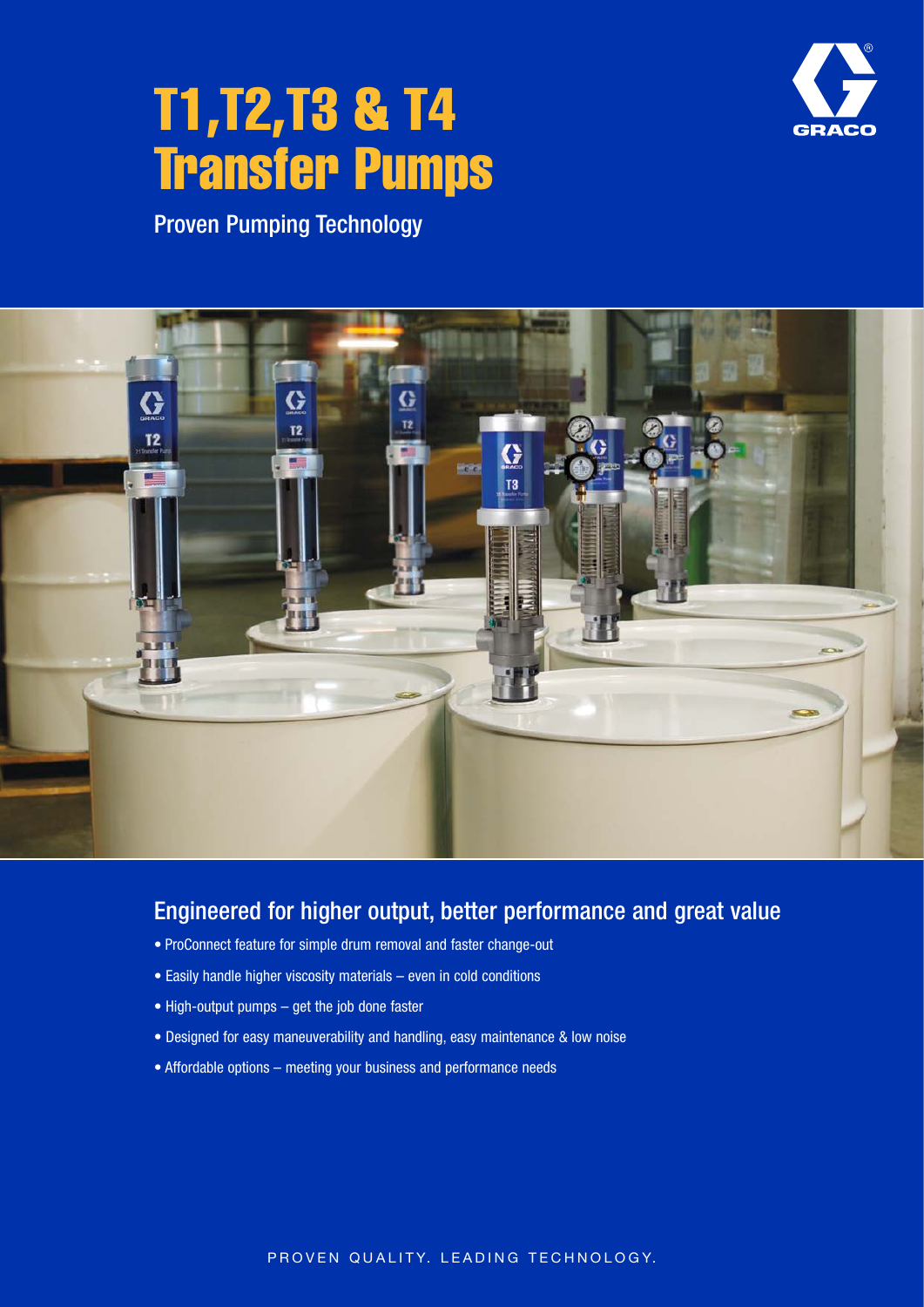## Experience transfer efficiency with the T3 pump

The T3 Transfer Pump combines Graco's proven Merkur® air-motor and popular T2 stainless steel lower. The T3 is a 3:1 ratio pump – using less air pressure to provide the same fluid pressure required. The T3 pump is rated for a continuous output of 17 lpm, allowing enough flow to easily keep up with Graco's biggest proportioner, the Reactor H-50.

- Easier to maneuver The overall height of the T3 is 9.4 cm less above the drum than the T2, making it easier to remove from the drum inside a spray rig.
- Studies show the T3 Transfer Pump is approx. 3x quieter than the T2 Transfer Pump.
- Less maintenance the Merkur air motor is based on air pilot valve technology. The air motor switching is completely pneumatic. This differs from T1 and T2 Transfer Pumps, which use a mechanical reversing mechanism in the air motor.

## Quickly connect & disconnect the air motor from the new T4 Transfer Pump

The T4 is a 3:1 ratio pump with ProConnect technology – allowing you to quickly connect and disconnect the air motor from the pump lower. The T4 Transfer Pump combines Graco's proven Merkur® air-motor and carbon steel pump lower.

- Quick Transfer Between Drums quickly change to a new drum of material without the mess of dripping chemical by using multiple pump lowers.
- Easier to Maneuver easily transfer the T4 pump between drums by quickly disconnecting the air motor from the lower before transferring. This makes the pump lighter weight and reduces the necessary ceiling height of your rig.
- Eliminate Downtime get up and running quickly when your pump lower requires maintenance by having a spare pump lower that can easily be installed.



## Rely on the robust and cost effective T1 & T2 pumps

- Less maintenance The O-ring seal design is more durable and longer-lasting than those of competitors – for longer spraying up-time and less time spent on maintenance
- Lower pressure drops with higher viscosity materials at any ambient temperature
- Maintain performance in working environments; less drops in inlet pressure with higher viscosity materials in any climate condition
- Provide consistent feed pressures and flow rates for dependable results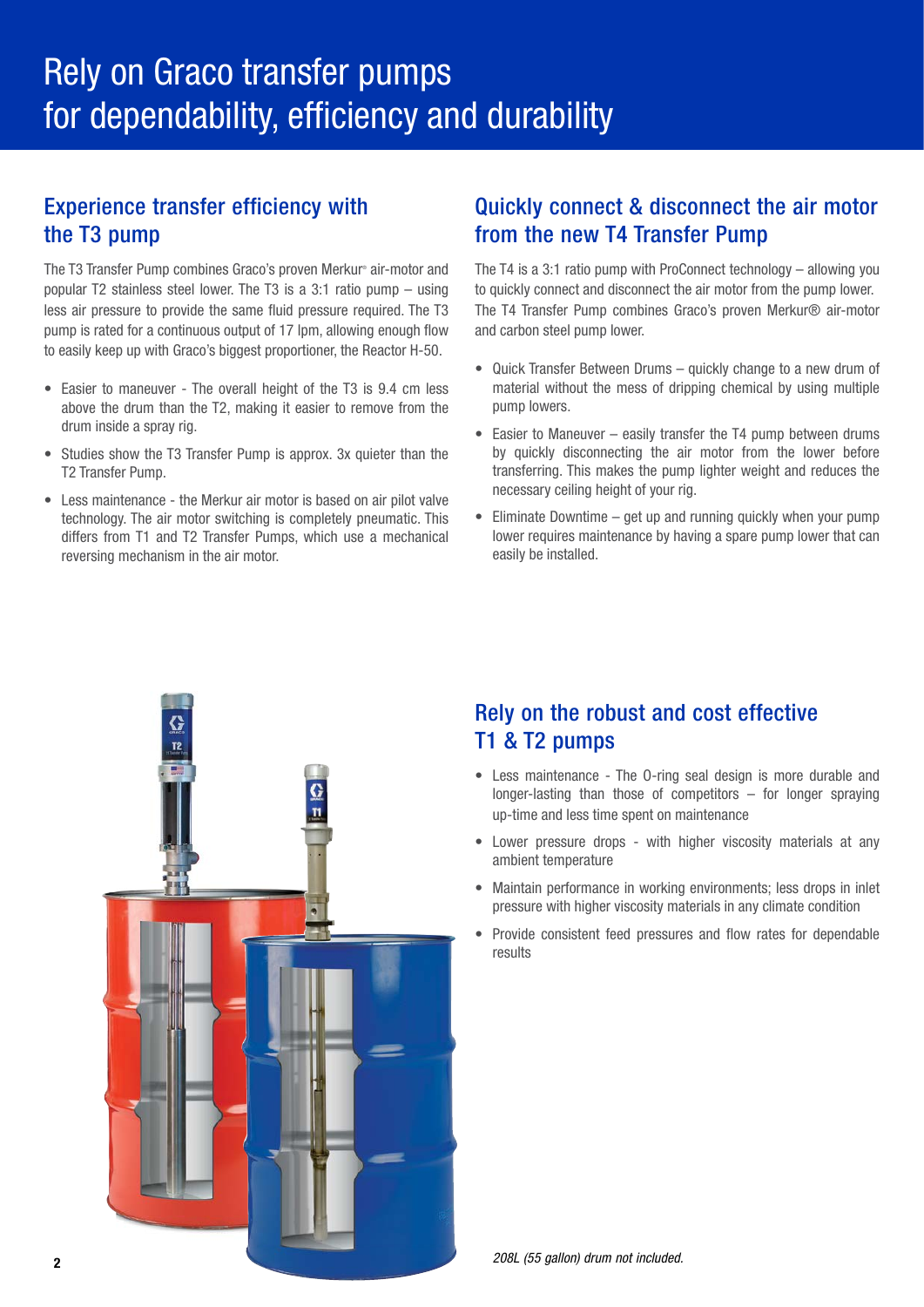## Technical Specifications

|                 | <b>Part Number</b> | Ratio  | <b>Maximum</b><br>Output $-$<br>Continuous | <b>Maximum</b><br>$Input -$<br><b>Air Pressure</b> | <b>Maximum</b><br>Output $-$<br><b>Fluid Pressure</b> | <b>Maximum</b><br>Ambient<br><b>Temperature</b> | <b>Maximum</b><br><b>Fluid</b><br>Temperature | Weight           | Height                        | <b>Manual</b><br><b>Number</b> | Wetted<br><b>Materials</b> |
|-----------------|--------------------|--------|--------------------------------------------|----------------------------------------------------|-------------------------------------------------------|-------------------------------------------------|-----------------------------------------------|------------------|-------------------------------|--------------------------------|----------------------------|
| T1              | 256200             | 2:1    | $9.5$ lpm<br>$(2.5$ gpm $)$                | 12 bar<br>(180 psi, 1.2 MPa)                       | 25 bar<br>(360 psi, 2.5 MPa)                          | $49^{\circ}$ C<br>(120°F)                       | 88°C<br>(190°F)                               | 8.4 kg           | 131 cm<br>$(51.5 \text{ in})$ | 312766                         | <b>Stainless</b><br>Steel  |
| $\overline{1}2$ | 295616             | 2.25:1 | $19 \text{ lpm}$<br>$(5.0$ gpm $)$         | 12 bar<br>(180 psi, 1.2 MPa)                       | 28 bar<br>(405 psi, 2.8 MPa)                          | $49^{\circ}$ C<br>(120°F)                       | $88^{\circ}$ C<br>(190°F)                     | 9.5 kg           | 137 cm<br>(54 in)             | 311882                         | <b>Stainless</b><br>Steel  |
| T3              | 26A304             | 3:1    | 17 lpm<br>$(4.5$ gpm $)$                   | 6.8 <sub>bar</sub><br>(100 psi, 0.68 MPa)          | 21.7 bar<br>(315 psi, 2.17 MPa)                       | $49^{\circ}$ C<br>(120°F)                       | $88^{\circ}$ C<br>(190°F)                     | 10 <sub>kg</sub> | 128 cm<br>$(50.3 \text{ in})$ | 3A5180                         | <b>Stainless</b><br>Steel  |
| T3              | 24Z834             | 3:1    | 17 lpm<br>$(4.5$ gpm $)$                   | 6.8 bar<br>(100 psi, 0.68 MPa)                     | 21.7 bar<br>(315 psi, 2.17 MPa)                       | $49^{\circ}$ C<br>(120°F)                       | $88^{\circ}$ C<br>(190°F)                     | 10 <sub>kg</sub> | 128 cm<br>(50.3 in)           | 3A5180                         | Carbon Steel               |
| T4              | 26D001             | 3:1    | 17 lpm<br>$(4.5$ gpm $)$                   | 6.8 bar<br>(100 psi, 0.68 MPa)                     | 21.7 bar<br>(315 psi, 2.17 MPa)                       | $49^{\circ}$ C<br>(120°F)                       | $88^{\circ}$ C<br>(190°F)                     | 11 kg            | 126 cm<br>$(49.8 \text{ in})$ | 3A8502                         | Carbon Steel               |

## Ordering Information

#### T1 TRANSFER PUMP

| 256200 | Graco T1 2:1 Transfer Pump                            |
|--------|-------------------------------------------------------|
| 247955 | Two Graco T1 2:1 Transfer Pumps, air supply kit,      |
|        | 3 m x 19 mm (10 ft x 3/4 in) supply hose and fittings |
| 247956 | Two Graco T1 2:1 Transfer Pumps and 3 m x 19 mm       |
|        | $(10 \text{ ft} \times 3/4 \text{ in})$ supply hose   |

#### T2 TRANSFER PUMP

| 295616 | Graco T2 2.25:1 Transfer Pump                         |
|--------|-------------------------------------------------------|
| 246081 | Two Graco T2 2.25:1 Transfer Pumps, air supply kit,   |
|        | 3 m x 19 mm (10 ft x 3/4 in) supply hose and fittings |
| 246898 | Two Graco T2 2.25:1 Transfer Pumps and 3 m x 19 mm    |
|        | $(10 \text{ ft} \times 3/4 \text{ in})$ supply hose   |

#### T3 – STAINLESS STEEL

| <b>26A304</b> | T3 pump |  |
|---------------|---------|--|
|               |         |  |

24Z988 T3 pump package includes 2 pumps and fluid supply kit 24Z987 T3 pump package includes 2 pumps, fluid supply kit and air hose kit

#### T3 – CARBON STEEL

| <b>24Z834</b> | T <sub>3</sub> pump |
|---------------|---------------------|
|               |                     |

| T3 pump package includes 2 pumps and fluid supply kit  |
|--------------------------------------------------------|
| T3 pump package includes 2 pumps, fluid supply kit and |
| air hose kit                                           |
|                                                        |

### T4 – CARBON STEEL

| <b>26D001</b> | T4 Pump                                                |
|---------------|--------------------------------------------------------|
| <b>26D002</b> | Pump Package: 2 pumps and fluid supply kit             |
| <b>26D003</b> | Pump Package: 2 pumps, fluid supply kit, air hose kit, |
|               | and desiccant drver kit                                |
| 273295        | Kit, Pump Lower                                        |

#### SUPPLY PUMP ACCESSORIES

| 246419        | 208L (55 gal) feed pump tube with inlet ball check                     |
|---------------|------------------------------------------------------------------------|
| 246477        | 19mm (3/4 in) bung return tube with air dryer port                     |
| 246483        | Air distribution kit, 8.4 bar (120 psi, 0.84 MPa) for two feed pumps   |
|               | and a Fusion gun                                                       |
| 247616        | Desiccant dryer kit                                                    |
| 246978        | Reactor manifold circulation kit with return tubes, return fluid lines |
|               | and dryers                                                             |
| <b>15C381</b> | Desiccant replacement                                                  |